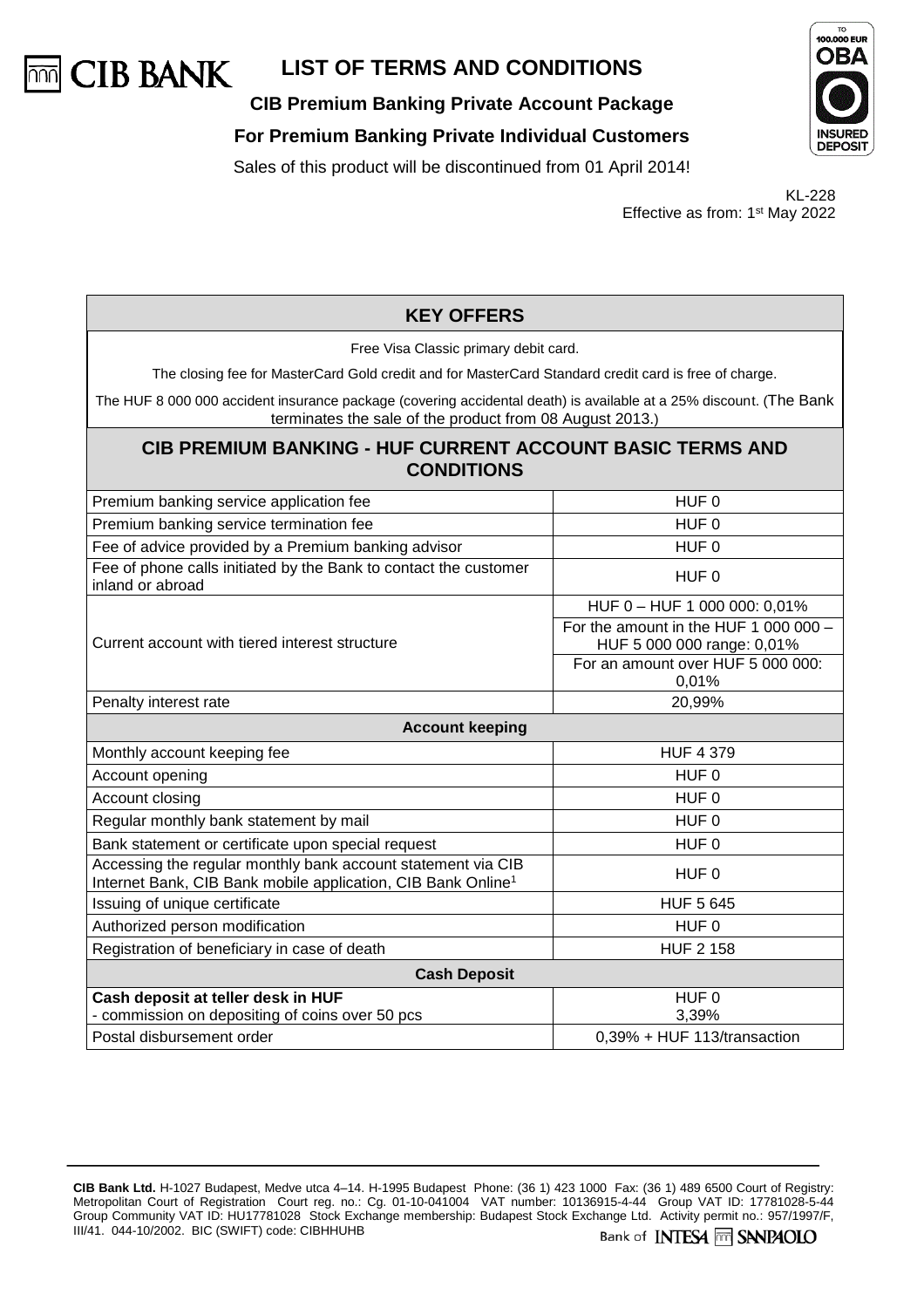

**CIB Premium Banking Private Account Package**

**For Premium Banking Private Individual Customers**

Sales of this product will be discontinued from 01 April 2014!



KL-228 Effective as from: 1st May 2022

| <b>Debits</b>                                                                                                     |                                                                                                                                                                                                                                             |  |
|-------------------------------------------------------------------------------------------------------------------|---------------------------------------------------------------------------------------------------------------------------------------------------------------------------------------------------------------------------------------------|--|
| Instant Bank-to-bank transfer via GIRO system                                                                     |                                                                                                                                                                                                                                             |  |
| CIB Internet Bank, CIB Bank mobile application, CIB Bank Online                                                   | HUF 0                                                                                                                                                                                                                                       |  |
| CIB TPP channel                                                                                                   | HUF 0                                                                                                                                                                                                                                       |  |
| Bank-to-bank transfer via GIRO system                                                                             |                                                                                                                                                                                                                                             |  |
| CIB Internet Bank, CIB Bank mobile application, CIB Bank Online                                                   | HUF 0                                                                                                                                                                                                                                       |  |
| CIB TPP channel                                                                                                   | HUF <sub>0</sub>                                                                                                                                                                                                                            |  |
| CIB24, CIB24 Premium line <sup>2</sup>                                                                            | 0,619 %, min. HUF 357,<br>max. HUF 54 021<br>In case of HUF transfers from a HUF<br>account to an account held at the<br>Hungarian State Treasury for<br>distribution of government securities:<br>0,258%, min. HUF 341,<br>max. HUF 44 180 |  |
| Paper based <sup>18</sup> , on Electronic Signature Pad, or via premium<br>banking advisor                        | 1,264%, min. HUF 776,<br>max. HUF 56 301<br>In case of HUF transfers from a HUF<br>account to an account held at the<br>Hungarian State Treasury for<br>distribution of government securities:<br>0,86%, min. HUF 739,<br>max. HUF 46 045   |  |
| <b>Instant Book transfer in HUF</b>                                                                               |                                                                                                                                                                                                                                             |  |
| CIB Internet Bank, CIB Bank mobile application, CIB Bank Online<br>CIB TPP channel<br><b>Book transfer in HUF</b> | HUF <sub>0</sub><br>HUF <sub>0</sub>                                                                                                                                                                                                        |  |
| CIB Internet Bank, CIB Bank mobile application, CIB Bank Online                                                   | HUF <sub>0</sub>                                                                                                                                                                                                                            |  |
| CIB TPP channel                                                                                                   | $HUF$ <sub>0</sub>                                                                                                                                                                                                                          |  |
| CIB24, CIB24 Premium line <sup>2</sup>                                                                            | HUF 1 255 / transaction                                                                                                                                                                                                                     |  |
| Paper based <sup>18</sup> , on Electronic Signature Pad, or via premium<br>banking advisor                        | HUF 2 044 / transaction                                                                                                                                                                                                                     |  |
| Transfer between orderer's subaccounts                                                                            |                                                                                                                                                                                                                                             |  |
| CIB Internet Bank, CIB Bank mobile application, CIB Bank Online                                                   | HUF <sub>0</sub>                                                                                                                                                                                                                            |  |
| CIB TPP channel                                                                                                   | HUF <sub>0</sub>                                                                                                                                                                                                                            |  |
| CIB24, CIB24 Premium line <sup>2</sup>                                                                            | HUF <sub>0</sub>                                                                                                                                                                                                                            |  |
| Paper based, on Electronic Signature Pad, or via premium                                                          | HUF <sub>0</sub>                                                                                                                                                                                                                            |  |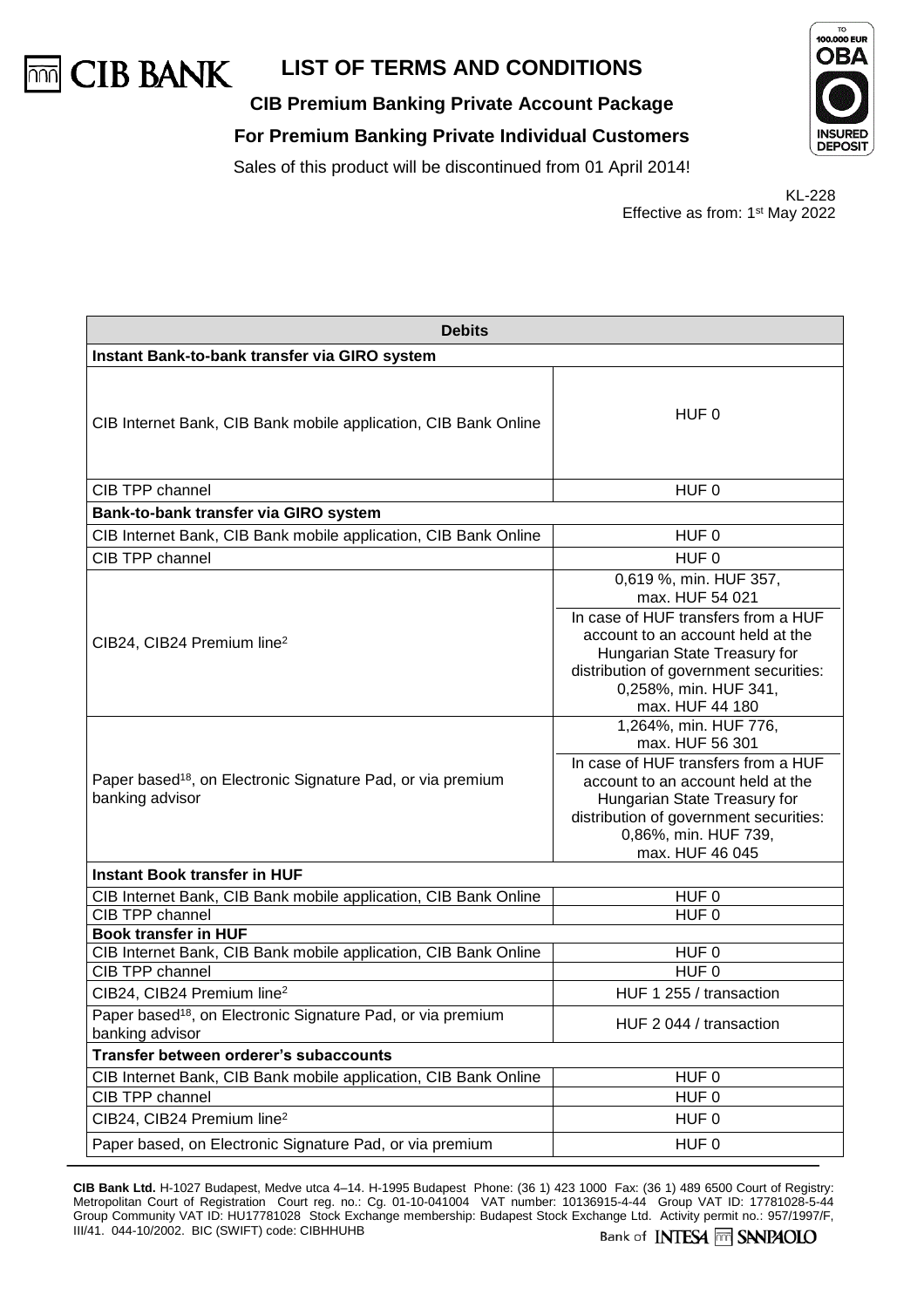

**CIB Premium Banking Private Account Package For Premium Banking Private Individual Customers**



Sales of this product will be discontinued from 01 April 2014!

KL-228 Effective as from: 1st May 2022

| banking advisor                                                                                                                                                                                                                        |                                                        |  |
|----------------------------------------------------------------------------------------------------------------------------------------------------------------------------------------------------------------------------------------|--------------------------------------------------------|--|
| Bank-to-bank transfer via VIBER system                                                                                                                                                                                                 | 1%, min. HUF 13 265,<br>max. HUF 119 684               |  |
| Credits of VIBER transfers                                                                                                                                                                                                             | HUF 0                                                  |  |
| Standing order via GIRO system                                                                                                                                                                                                         | HUF 0                                                  |  |
| Standing order inside the bank                                                                                                                                                                                                         | HUF <sub>0</sub>                                       |  |
| Amendment, cancellation of book/outgoing standing order                                                                                                                                                                                | HUF 0                                                  |  |
| Public utility payment by direct debit                                                                                                                                                                                                 | HUF <sub>0</sub>                                       |  |
| Cancellation of public utility payment                                                                                                                                                                                                 | HUF 0                                                  |  |
| Dijnet bill payment - CIB Bank mobile application, CIB Bank<br>Online                                                                                                                                                                  | HUF 0                                                  |  |
| Conditional transfer order <sup>3</sup>                                                                                                                                                                                                |                                                        |  |
| Mobile card recharging                                                                                                                                                                                                                 | HUF 0                                                  |  |
| <b>Cancelled/adjusted item</b><br>transfer between two CIB accounts<br>Bank-to-bank transfer between customer's accounts                                                                                                               | HUF 0/item<br>HUF 0/item                               |  |
| Starting, closing of term deposit, increasing or decreasing of capital on rolling date                                                                                                                                                 |                                                        |  |
| CIB Internet Bank, CIB Bank mobile application, CIB Bank Online <sup>17</sup>                                                                                                                                                          | HUF <sub>0</sub>                                       |  |
| CIB24, CIB24 Premium line <sup>2</sup>                                                                                                                                                                                                 | HUF <sub>0</sub>                                       |  |
| Paper based or via premium banking advisor                                                                                                                                                                                             | HUF 0                                                  |  |
| Closing of term deposit or decreasing of capital on other day than the rolling date                                                                                                                                                    |                                                        |  |
| CIB Internet Bank, CIB Bank mobile application, CIB Bank<br>Online <sup>17</sup>                                                                                                                                                       | HUF 0                                                  |  |
| CIB24, CIB24 Premium line <sup>2</sup>                                                                                                                                                                                                 | HUF 113/ deposit                                       |  |
| Paper based or via premium banking advisor                                                                                                                                                                                             | HUF 113/ deposit                                       |  |
| Cash withdrawal at teller desk <sup>4</sup><br>commission on withdrawal of coins over 50 pcs                                                                                                                                           | 1,398 %, min. HUF 1 229,<br>max. HUF 147 130<br>3,39 % |  |
| Fee for failing to make a cash-desk withdrawal that has been<br>reported in advance, or for withdrawing more than HUF 1<br>million (or the equivalent in foreign currency) without<br>reporting the withdrawal in advance <sup>4</sup> | HUF 14 398/occasion                                    |  |
| Postal remittance <sup>5</sup>                                                                                                                                                                                                         | HUF 590/remittance                                     |  |
| Collection order based on the authorization letter, official<br>transfer orders and initiation of collection order by right of<br>execution (HUF collection debit) for the benefit of the current<br>account at CIB Bank               | <b>HUF 1872</b>                                        |  |
| Registration of incoming collection order                                                                                                                                                                                              | <b>HUF 1 872</b>                                       |  |
| Mailing fee <sup>6</sup>                                                                                                                                                                                                               | <b>HUF 565</b>                                         |  |
| Crediting of incoming transfers                                                                                                                                                                                                        | HUF 0                                                  |  |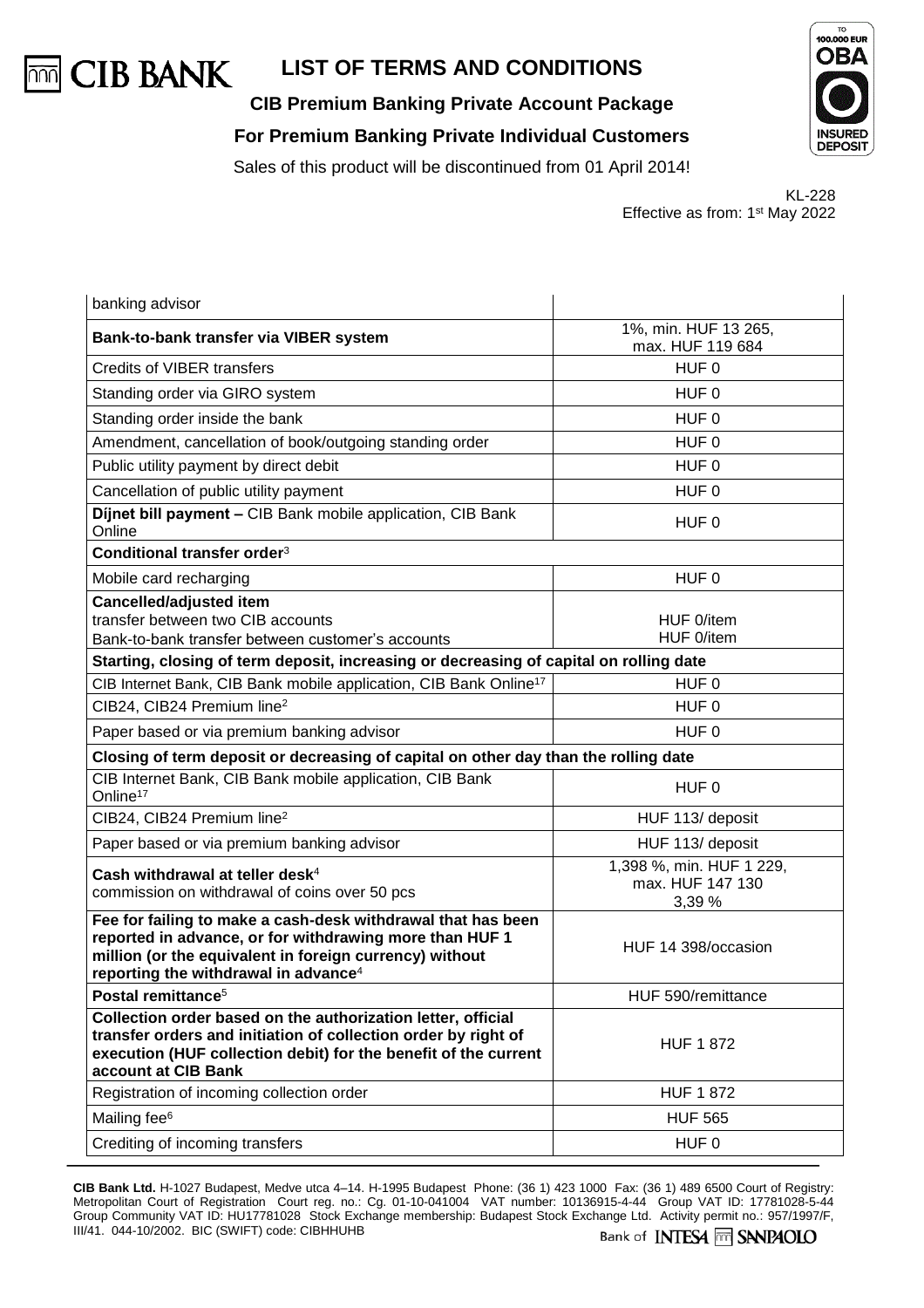

**CIB Premium Banking Private Account Package**

**For Premium Banking Private Individual Customers**

Sales of this product will be discontinued from 01 April 2014!



KL-228 Effective as from: 1st May 2022

| Blocking an amount on current account                                                                                        | HUF 0                                                                   |  |
|------------------------------------------------------------------------------------------------------------------------------|-------------------------------------------------------------------------|--|
| <b>CIB PREMIUM BANKING - FOREIGN CURRENCY PRIVATE ACCOUNT BASIC TERMS</b><br><b>AND CONDITIONS</b>                           |                                                                         |  |
| Current account with tiered interest structure                                                                               | 0,01%                                                                   |  |
| Penalty interest rate                                                                                                        | Risk Free Rate - RFR in the given<br>currency (O/N) + yearly $6\%^{19}$ |  |
| <b>Account keeping</b>                                                                                                       |                                                                         |  |
| Minimum account opening amount                                                                                               | None                                                                    |  |
| Monthly account keeping fee                                                                                                  | HUF 0                                                                   |  |
| Account opening fee                                                                                                          | HUF 0                                                                   |  |
| Account closing fee                                                                                                          | HUF 0                                                                   |  |
| Regular monthly bank statement by mail                                                                                       | HUF 0                                                                   |  |
| Accessing the regular monthly bank account statement via CIB<br>Internet Bank, CIB Bank mobile application, CIB Bank Online1 | HUF 0                                                                   |  |
| Bank statement or certificate upon special request                                                                           | HUF 0                                                                   |  |
| Fee of SWIFT copy                                                                                                            | <b>HUF 565</b>                                                          |  |
| Issuing of unique certificate                                                                                                | <b>HUF 5 645</b>                                                        |  |

| Cash Deposit <sup>7</sup>                                                                |                                            |  |
|------------------------------------------------------------------------------------------|--------------------------------------------|--|
| Cash deposit to HUF or foreign exchange account (only<br>banknotes are accepted)         | HUF 0                                      |  |
| Depositing damaged currency banknote                                                     | 11,29%                                     |  |
| <b>Debits</b>                                                                            |                                            |  |
| Bank-to-bank transfer <sup>8,9</sup>                                                     |                                            |  |
| CIB Internet Bank, CIB Bank mobile application, CIB Bank Online                          | 0,598%, min. USD 23.18,<br>max. USD 666.39 |  |
| CIB TPP channel                                                                          | 0,598%, min. USD 23.18,<br>max. USD 666.39 |  |
| $CIB24$ , CIB24 Premium line <sup>2</sup>                                                | 0,79%, min. USD 22.96,<br>max. USD 672.31  |  |
| Paper based, on Electronic Signature Pad, or via premium<br>banking advisor              | 0,823%, min. USD 23.93,<br>max. USD 712.33 |  |
| Express premium for execution on T value day in case of EUR,<br>USD, CAD and GBP         | 43.18 USD                                  |  |
| SEPA and other transfer in EUR in the EEA Region (except domestic transfer) <sup>8</sup> |                                            |  |
| CIB Internet Bank, CIB Bank mobile application, CIB Bank Online                          | HUF 0                                      |  |
| CIB TPP channel                                                                          | HUF 0                                      |  |
| $CIB24$ , CIB24 Premium line <sup>2</sup>                                                | 0,619%, min. HUF 357, max. HUF 54          |  |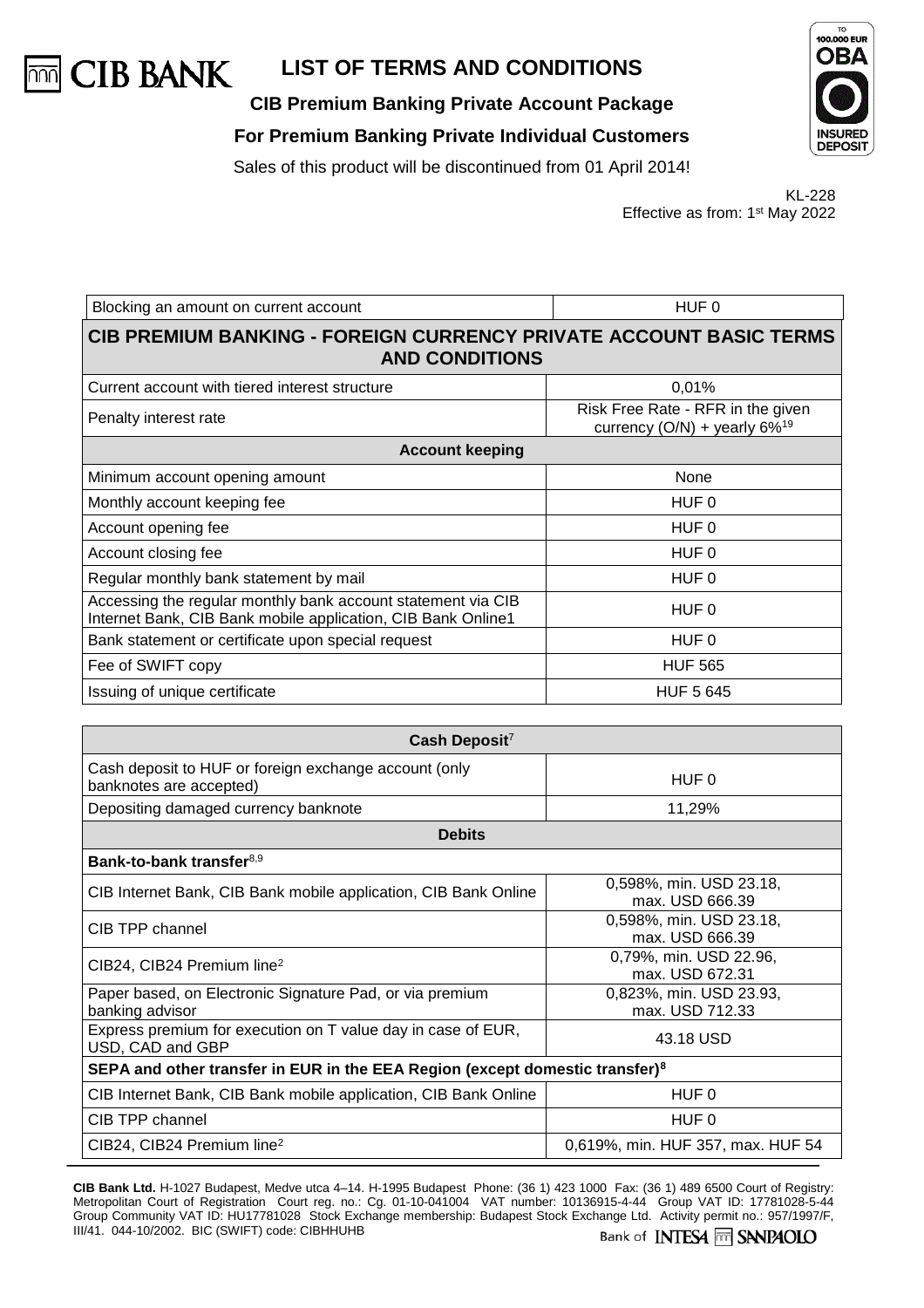

**CIB Premium Banking Private Account Package For Premium Banking Private Individual Customers**



Sales of this product will be discontinued from 01 April 2014!

KL-228 Effective as from: 1st May 2022

|                                                                                                                           | 021                                        |  |
|---------------------------------------------------------------------------------------------------------------------------|--------------------------------------------|--|
| Paper based, on Electronic Signature Pad, or via premium                                                                  | 1,264%, min. HUF 776, max. HUF 56          |  |
| banking advisor                                                                                                           | 301                                        |  |
| Domestic SEPA and other transfer in EUR in outside the EEA Region <sup>8</sup>                                            |                                            |  |
| CIB Internet Bank, CIB Bank mobile application, CIB Bank Online                                                           | 0,582%, min. EUR 20.24, max. EUR<br>581.50 |  |
| CIB TPP channel                                                                                                           | 0,582%, min. EUR 20.24, max. EUR           |  |
|                                                                                                                           | 581.50                                     |  |
| CIB24, CIB24 Premium line <sup>2</sup>                                                                                    | 0,77%, min. EUR 20.25, max. EUR<br>586.66  |  |
| Paper based, on Electronic Signature Pad, or via premium<br>banking advisor                                               | 0,80%, min. EUR 20.90, max. EUR<br>621.58  |  |
| Express premium for execution on T value day in case of EUR,<br>USD, CAD and GBP                                          | EUR 38.69                                  |  |
| Transfer to an account within the Bank <sup>8, 9</sup>                                                                    |                                            |  |
| CIB Internet Bank, CIB Bank mobile application, CIB Bank Online                                                           | <b>USD 20.50</b>                           |  |
| CIB TPP channel                                                                                                           | <b>USD 20.50</b>                           |  |
| CIB24, CIB24 Premium line <sup>2</sup>                                                                                    | <b>USD 32.66</b>                           |  |
| Paper based, on Electronic Signature Pad, or via premium<br>banking advisor                                               | <b>USD 42.63</b>                           |  |
| Transfer between orderer's subaccounts within the Bank                                                                    |                                            |  |
| CIB Internet Bank, CIB Bank mobile application, CIB Bank Online                                                           | HUF 0                                      |  |
| CIB TPP channel                                                                                                           | HUF <sub>0</sub>                           |  |
| CIB24, CIB24 Premium line <sup>2</sup>                                                                                    | HUF <sub>0</sub>                           |  |
| Paper based, on Electronic Signature Pad, or via premium<br>banking advisor                                               | HUF <sub>0</sub>                           |  |
| Accessory charges for foreign currency transfers requiring<br>manual processing (transfers between own accounts included) | <b>USD 2.26</b>                            |  |
| HUF transfer abroad                                                                                                       | 0,291%, min. HUF 11 235,                   |  |
|                                                                                                                           | max. HUF 152 628                           |  |
| Fee of Cancellation (including recall)/ modification of order                                                             |                                            |  |
| transfer between two CIB accounts                                                                                         | HUF <sub>0</sub>                           |  |
| Bank-to-bank transfer between customer's accounts                                                                         | HUF <sub>0</sub>                           |  |
| Setting up, terminating, increasing, or reducing a fixed-term deposit on date of roll over                                |                                            |  |
| CIB Internet Bank, CIB Bank mobile application <sup>17</sup> , CIB Bank<br>Online                                         | HUF <sub>0</sub>                           |  |
| CIB24, CIB24 Premium line <sup>2</sup>                                                                                    | HUF <sub>0</sub>                           |  |
| Paper based or via premium banking advisor                                                                                | HUF <sub>0</sub>                           |  |
| Terminating a fixed-term deposit on non date of roll over                                                                 |                                            |  |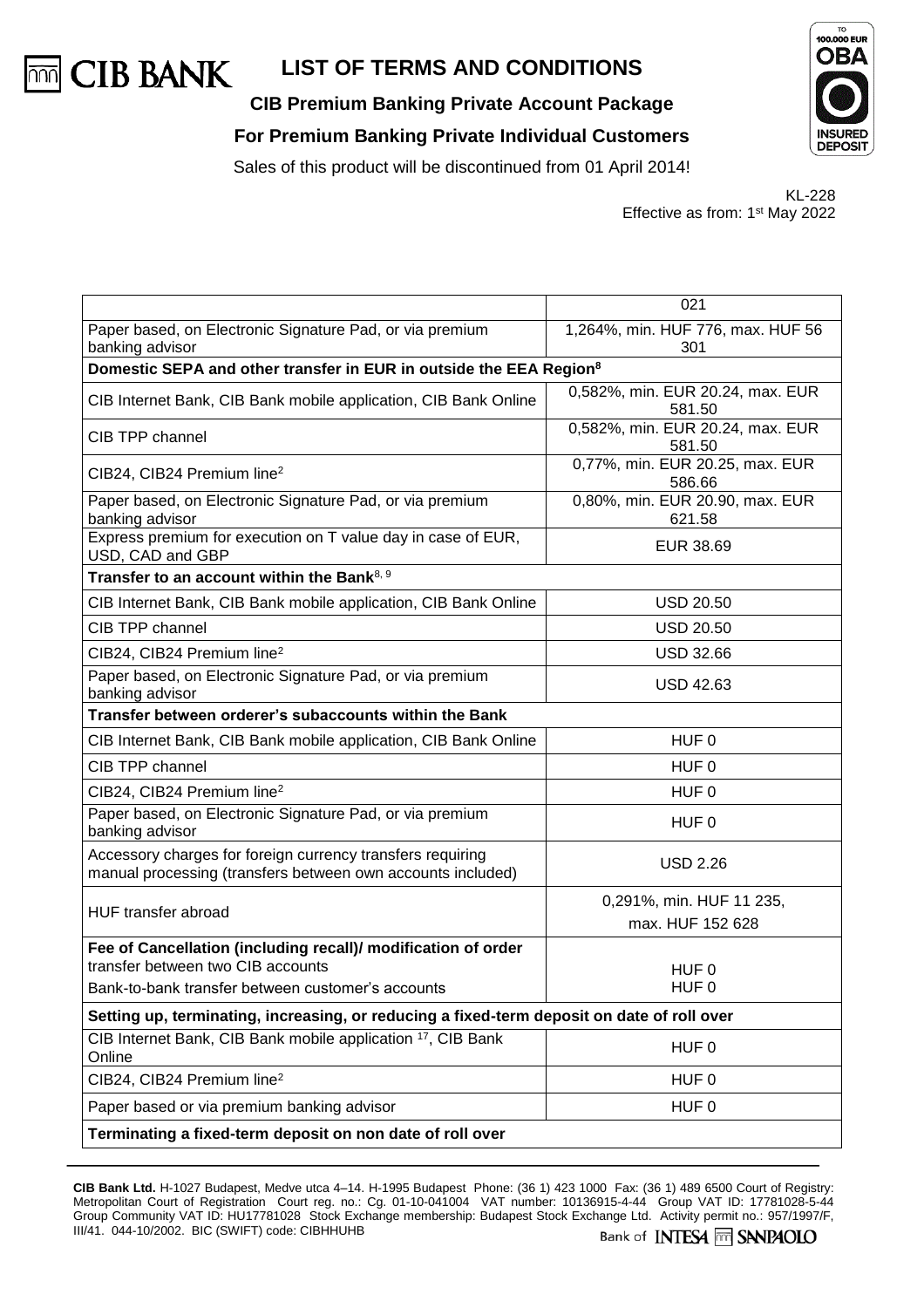

**CIB Premium Banking Private Account Package**





Sales of this product will be discontinued from 01 April 2014!

|                                             | KL-228 |
|---------------------------------------------|--------|
| Effective as from: 1 <sup>st</sup> May 2022 |        |

| CIB Internet Bank, CIB Bank mobile application, CIB Bank<br>Online <sup>17</sup>                    | HUF 0                                        |
|-----------------------------------------------------------------------------------------------------|----------------------------------------------|
| CIB24, CIB24 Premium line <sup>2</sup>                                                              | HUF 113/ deposit                             |
| Paper based or via premium banking advisor                                                          | HUF 113/ deposit                             |
| Cash withdrawal in foreign currency to the debit of HUF or foreign<br>exchange account <sup>4</sup> | 1,398 %, min. HUF 1 229,<br>max. HUF 147 130 |
| Cash withdrawal in HUF to the debit of foreign exchange account 4                                   | 1,398 %, min. HUF 1 229,<br>max. HUF 147 130 |
| Issuing cheque in foreign currency                                                                  | USD 14.64 + bank-to-bank transfer's          |
| This service is not available from 16 December 2013.                                                | charges                                      |
| Cheque collection (min. 30 banking days) <sup>10</sup>                                              | 0,34%, min. USD 35, max. USD 124.20          |
| This service is not available from 16 December 2013.                                                | + foreign bank charges and DHL charges       |
| Non-paid cheque                                                                                     | <b>USD 5.65</b>                              |
| Cover transfer of cheque drawn on CIB Bank                                                          | <b>USD 11.29</b>                             |
| Stop payment of a cheque                                                                            | USD 11.29                                    |
|                                                                                                     |                                              |

| <b>RELATED PRODUCTS AND SERVICES</b>          |                                                                                                  |
|-----------------------------------------------|--------------------------------------------------------------------------------------------------|
| Type of card                                  | <b>CIB Visa Inspire Embossed Bankcard</b><br>(in case of application after 01.<br>December 2013) |
| Annual membership fee of primary card         | HUF 0                                                                                            |
| Annual membership fee of supplementary card   | In the first year 50% of the standard<br>annual fee                                              |
| Receiving bankcard by post within the country | HUF 0                                                                                            |
| Type of card                                  | Visa Classic HUF debit card<br>(not available after 01. December<br>2013)                        |
| Annual membership fee of primary card         | HUF 0                                                                                            |
| Annual membership fee of supplementary card   | In the first year 50% of the standard<br>annual fee                                              |
| Receiving bankcard by post within the country | HUF 0                                                                                            |

| Type of card                                  | <b>MasterCard Standard HUF debit card</b><br>(in case of application before 02.<br>November 2011) |
|-----------------------------------------------|---------------------------------------------------------------------------------------------------|
| Annual membership fee of primary card         | HUF 0                                                                                             |
| Annual membership fee of supplementary card   | In the first year 50% of the standard<br>annual fee                                               |
| Receiving bankcard by post within the country | HUF 0                                                                                             |
|                                               |                                                                                                   |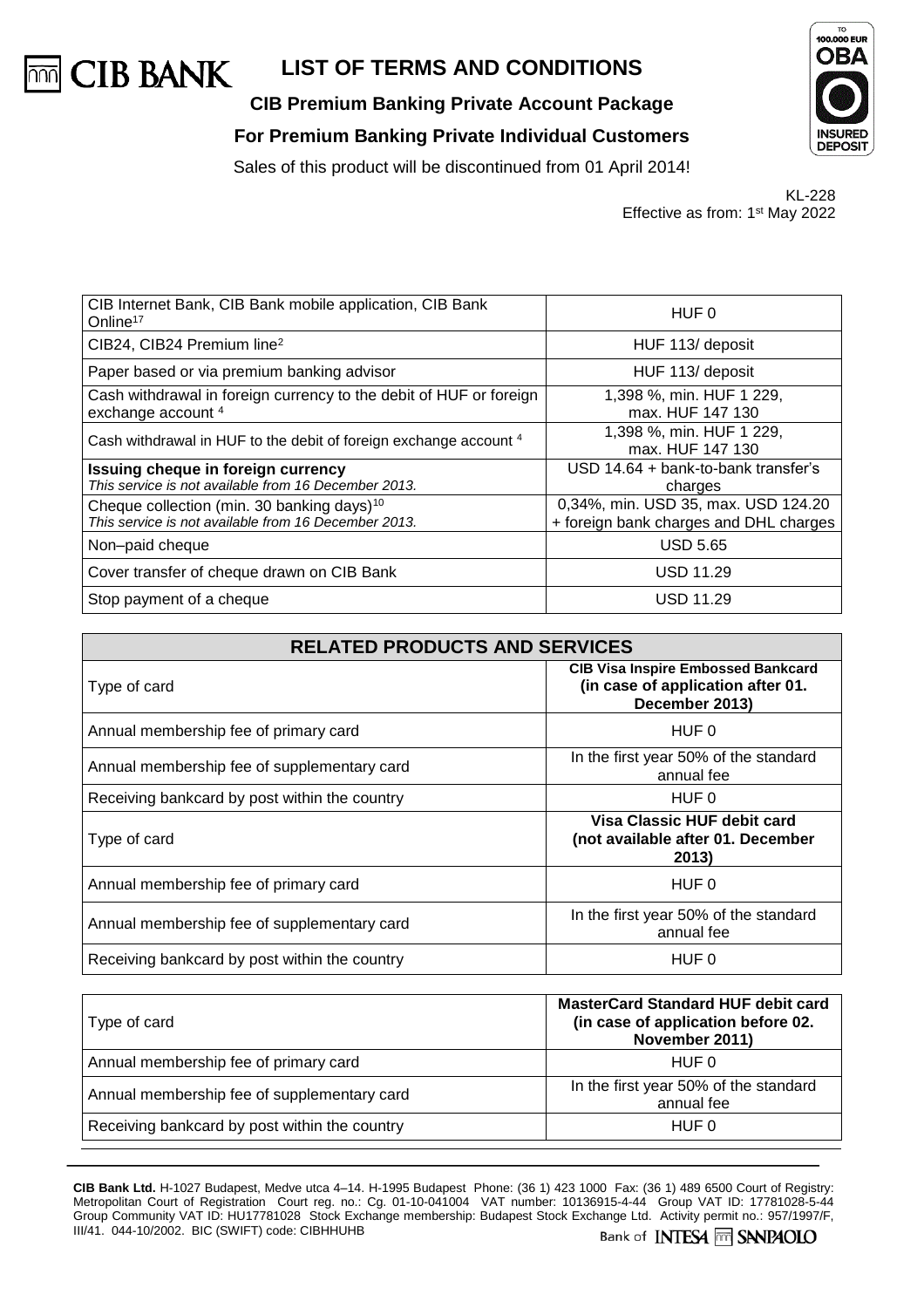

**CIB Premium Banking Private Account Package For Premium Banking Private Individual Customers**





KL-228 Effective as from: 1st May 2022

| Type of card                                  | <b>MasterCard Standard HUF debit card</b><br>(in case of application after 02.<br>November 2011)                                                                           |
|-----------------------------------------------|----------------------------------------------------------------------------------------------------------------------------------------------------------------------------|
| Annual membership fee of primary card         | Standard annual fee                                                                                                                                                        |
| Annual membership fee of supplementary card   | Standard annual fee                                                                                                                                                        |
| Type of card                                  | <b>CIB MasterCard Gold Debit card HUF</b>                                                                                                                                  |
| Annual membership fee of primary card         | 50 % of the standard annual fee                                                                                                                                            |
| Annual membership fee of supplementary card   | Standard annual fee<br>Promotion: 50% of standard annual fee<br>in the first year if the supplementary card<br>is requested between 03 June 2013 and<br>30 September 2013. |
| Receiving bankcard by post within the country | HUF <sub>0</sub>                                                                                                                                                           |
| Type of card                                  | <b>MasterCard Gold credit card HUF</b><br>(in case of application after 30 March<br>2012)                                                                                  |
| Credit line                                   | According to the credit appraisal                                                                                                                                          |
| Annual membership fee of primary card         | Standard annual fee                                                                                                                                                        |
| Annual membership fee of supplementary card   | Standard annual fee                                                                                                                                                        |
| Monthly closing fee                           | HUF 0                                                                                                                                                                      |
| Receiving bankcard by post within the country | HUF 0                                                                                                                                                                      |
| Type of card                                  | <b>MasterCard Gold credit card HUF</b><br>(in case of application before 22<br><b>March 2012)</b>                                                                          |
| <b>Credit line</b>                            | According to the credit appraisal                                                                                                                                          |
| Annual membership fee of primary card         | In the first year 75 % of the standard<br>annual fee                                                                                                                       |
| Annual membership fee of supplementary card   | In the first year 75 % of the standard<br>annual fee                                                                                                                       |
| Monthly closing fee                           | HUF <sub>0</sub>                                                                                                                                                           |
| Receiving bankcard by post within the country | HUF 0                                                                                                                                                                      |
| Type of card                                  | <b>MasterCard credit card HUF</b><br>(not available after 21 March 2012)                                                                                                   |
| Credit line                                   | According to the credit appraisal                                                                                                                                          |
| Annual membership fee of primary card         | Standard annual fee                                                                                                                                                        |
| Annual membership fee of supplementary card   | Standard annual fee                                                                                                                                                        |
| Monthly closing fee                           | HUF <sub>0</sub>                                                                                                                                                           |
| Receiving bankcard by post within the country | HUF <sub>0</sub>                                                                                                                                                           |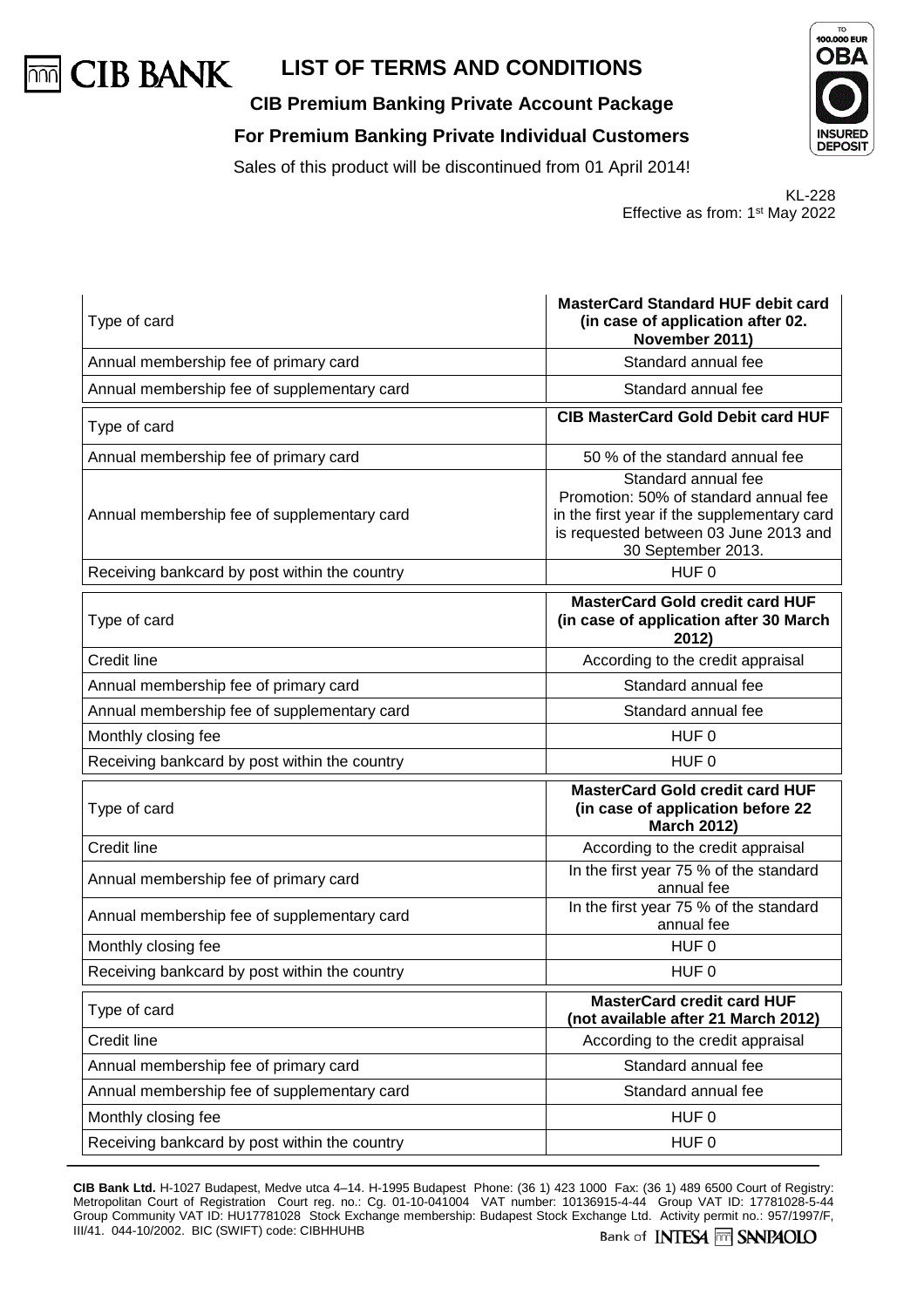

# **CIB Premium Banking Private Account Package For Premium Banking Private Individual Customers**



Sales of this product will be discontinued from 01 April 2014!

KL-228 Effective as from: 1st May 2022

| Type of card                                  | <b>MasterCard credit card HUF</b><br>(in case of application before 22<br><b>March 2012)</b> |
|-----------------------------------------------|----------------------------------------------------------------------------------------------|
| Credit line                                   | According to the credit appraisal                                                            |
| Annual membership fee of primary card         | In the first year 50 % of the standard<br>annual fee                                         |
| Annual membership fee of supplementary card   | In the first year 50 % of the standard<br>annual fee                                         |
| Monthly closing fee                           | HUF 0                                                                                        |
| Receiving bankcard by post within the country | HUF 0                                                                                        |

| <b>ADDITIONAL SERVICES</b>                                                                                                                                                                                                                                        |                                                                                                                                                                               |  |  |
|-------------------------------------------------------------------------------------------------------------------------------------------------------------------------------------------------------------------------------------------------------------------|-------------------------------------------------------------------------------------------------------------------------------------------------------------------------------|--|--|
| <b>Monthly premium for CIB Accident Guard Package</b><br>(available for individuals between the ages of 18 - 65)                                                                                                                                                  | <b>HUF 600</b><br>Promotion: For applications between<br>01.12.2021 and 31.03.2022, monthly<br>premium is HUF 0 for 2 full months<br>following the month of the application   |  |  |
| Monthly premium for CIB Accident Guard Plus Package<br>(available for individuals between the ages of 18 - 65)                                                                                                                                                    | <b>HUF 1 150</b><br>Promotion: For applications between<br>01.12.2021 and 31.03.2022, monthly<br>premium is HUF 0 for 2 full months<br>following the month of the application |  |  |
| Monthly premium for CIB Accident Guard Family Package<br>(available for principal insured persons between the ages of<br>18 - 65; the other insured persons can be children under 18,<br>spouses or registered partners between the ages of 18 and<br>65)         | <b>HUF 1 200</b><br>Promotion: For applications between<br>01.12.2021 and 31.03.2022, monthly<br>premium is HUF 0 for 2 full months<br>following the month of the application |  |  |
| Monthly premium for CIB Accident Guard Family Plus<br>Package<br>(available for principal insured persons between the ages of<br>18 - 65; the other insured persons can be children under 18,<br>spouses or registered partners between the ages of 18 and<br>65) | <b>HUF 2 300</b><br>Promotion: For applications between<br>01.12.2021 and 31.03.2022, monthly<br>premium is HUF 0 for 2 full months<br>following the month of the application |  |  |
| <b>CIB overdraft credit</b>                                                                                                                                                                                                                                       |                                                                                                                                                                               |  |  |
| Annual interest payable by the customer                                                                                                                                                                                                                           | 21,99 % (APR <sup>11</sup> : 39,10%)                                                                                                                                          |  |  |
| Evaluation fee at application, renewal or limit increase                                                                                                                                                                                                          | HUF <sub>0</sub>                                                                                                                                                              |  |  |
| Monthly fee of accident insurance for accidental death till<br>HUF 8,000,000                                                                                                                                                                                      | <b>HUF 749</b><br>The Bank terminates the sale of the<br>product from 08.08.2013.                                                                                             |  |  |
| Monthly fee of accident insurance for death of any case till HUF<br>8,000,000                                                                                                                                                                                     | <b>HUF 2 499</b><br>The Bank terminates the sale of the                                                                                                                       |  |  |

**CIB Bank Ltd.** H-1027 Budapest, Medve utca 4–14. H-1995 Budapest Phone: (36 1) 423 1000 Fax: (36 1) 489 6500 Court of Registry: Metropolitan Court of Registration Court reg. no.: Cg. 01-10-041004 VAT number: 10136915-4-44 Group VAT ID: 17781028-5-44 Group Community VAT ID: HU17781028 Stock Exchange membership: Budapest Stock Exchange Ltd. Activity permit no.: 957/1997/F, III/41. 044-10/2002. BIC (SWIFT) code: CIBHHUHB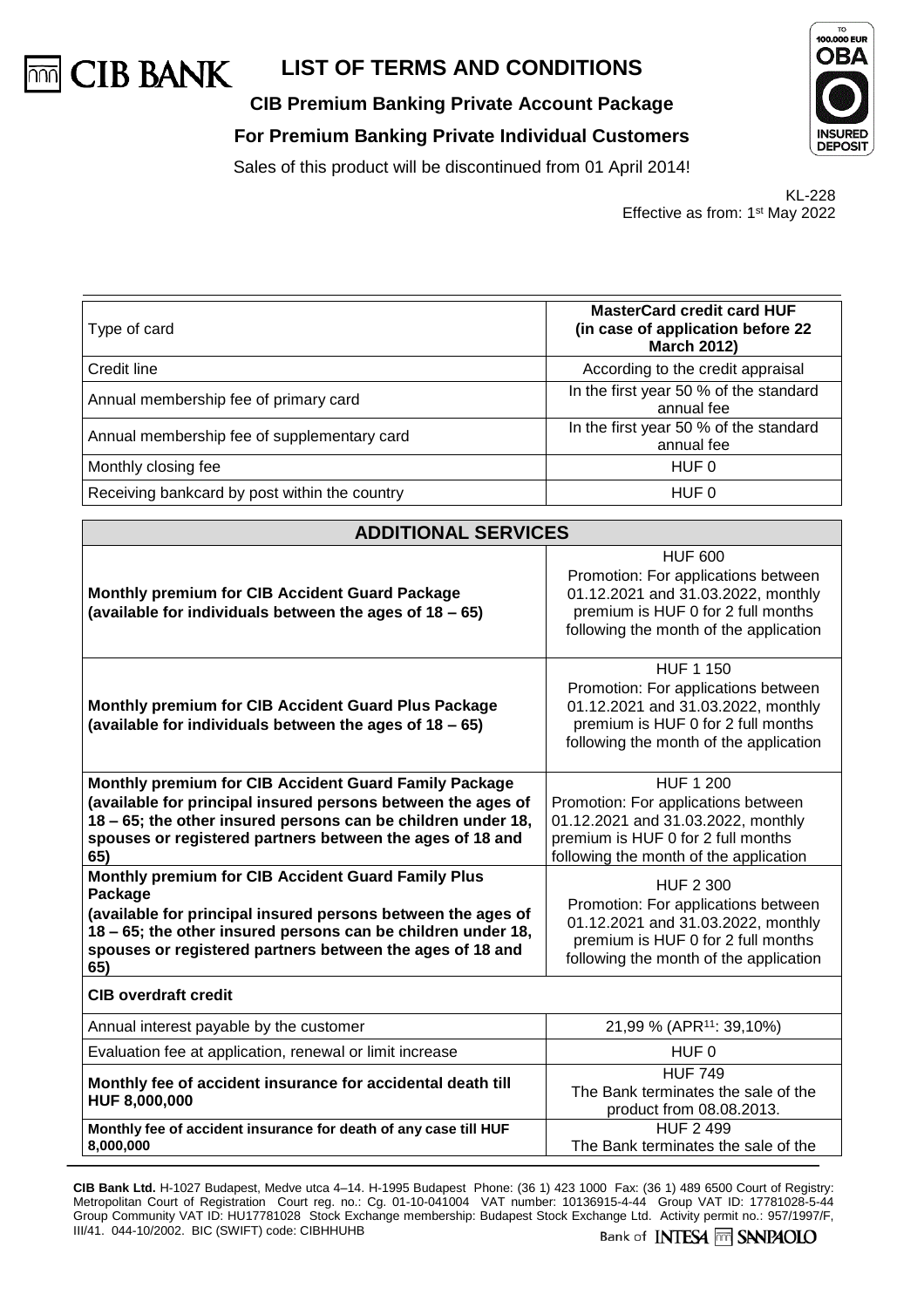

**CIB Premium Banking Private Account Package**

**For Premium Banking Private Individual Customers**





KL-228 Effective as from: 1st May 2022

|                                                                                                              | product from 08.08.2013.                                                          |  |
|--------------------------------------------------------------------------------------------------------------|-----------------------------------------------------------------------------------|--|
| <b>MEDICIB Health Line - Medical Call Centre and Second</b><br><b>Medical Opinion - service</b> <sup>2</sup> | HUF 0                                                                             |  |
| <b>CIB Bill Protection, monthly fee</b>                                                                      | <b>HUF 999</b><br>The Bank terminates the sale of the<br>product from 15.07.2013. |  |
| Expedited procedure through CIB 24 Premium line <sup>2</sup>                                                 | HUF 0                                                                             |  |
| <b>Expedited procedure at CIB branch offices</b>                                                             | HUF 0                                                                             |  |

| <b>ADDITIONAL SERVICES</b>                                                                                             |                                                                                                                                                                                                                       |                                                             |  |
|------------------------------------------------------------------------------------------------------------------------|-----------------------------------------------------------------------------------------------------------------------------------------------------------------------------------------------------------------------|-------------------------------------------------------------|--|
|                                                                                                                        | Contract concluded<br>before 1st.June<br>2019.                                                                                                                                                                        | Contract concluded<br>from 1 June 2019 -<br>to 31 July 2021 |  |
| CIB Health Guard, Standard Basic Package (available at an<br>age 6 month - 69 years). Monthly premium                  | HUF 2 500 / month<br>/ insured                                                                                                                                                                                        | HUF 3 500 / month<br>/ insured                              |  |
| CIB Health Guard, Optimum Basic Package (available at an<br>age 18 - 69 years). Monthly premium                        | HUF 5 500 / month<br>/ insured                                                                                                                                                                                        | HUF 7 500 / month<br>/ insured                              |  |
| CIB Health Guard, Premium Basic Package (available at an<br>age 18 - 69 years). Monthly premium                        | HUF 11 500 /<br>HUF 14 500 /<br>month / insured<br>month / insured                                                                                                                                                    |                                                             |  |
| Hope Plus Silver Additional Insurance Package (available at<br>an age 18 - 65 years, only attached to CIB Health Guard | HUF 2 800 / month / insured                                                                                                                                                                                           |                                                             |  |
| Basic Package). Monthly premium                                                                                        | Contract concluded before 1 June 2019<br>and from 1 June 2019 - to 31 July 2021                                                                                                                                       |                                                             |  |
| Hope Plus Gold Additional Insurance Package (available at<br>an age 18 - 65 years, only attached to CIB Health Guard   | HUF 8 500 / month / insured                                                                                                                                                                                           |                                                             |  |
| <b>Basic Package). Monthly premium</b>                                                                                 | Contract concluded before 1 June 2019<br>and from 1 June 2019 - to 31 July 2021                                                                                                                                       |                                                             |  |
|                                                                                                                        | Contract concluded from 1 August 2021                                                                                                                                                                                 |                                                             |  |
| CIB Health Guard 2.0, Standard Basic Package (available at<br>an age 6 month - 69 years). Monthly premium              | HUF 4 950 / month / insured<br>Promotion: For applications between<br>01.12.2021 and 31.03.2022, following<br>the month of the application, the monthly<br>premium for 2 full months is 50% of the<br>monthly premium |                                                             |  |
| CIB Health Guard 2.0, Optimum Basic Package (available at<br>an age 18 - 69 years). Monthly premium                    | HUF 7 950 / month / insured<br>Promotion: For applications between                                                                                                                                                    |                                                             |  |
|                                                                                                                        | 01.12.2021 and 31.03.2022, following<br>the month of the application, the monthly<br>premium for 2 full months is 50% of the<br>monthly premium                                                                       |                                                             |  |
| CIB Health Guard 2.0, Premium Basic Package (available at<br>an age 18 - 69 years). Monthly premium                    | HUF 10 950 / month / insured<br>Promotion: For applications between                                                                                                                                                   |                                                             |  |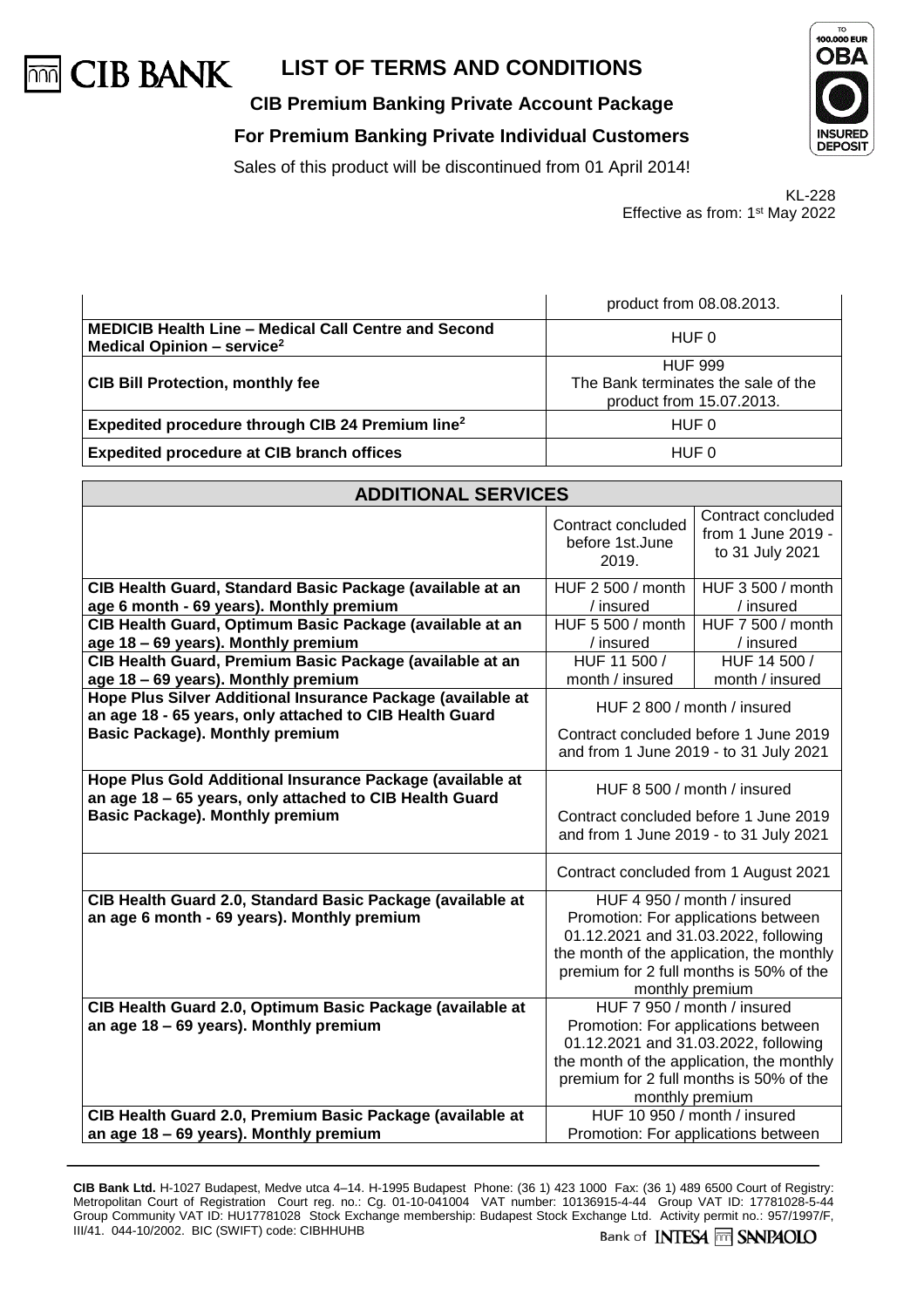

# **CIB Premium Banking Private Account Package For Premium Banking Private Individual Customers**



Sales of this product will be discontinued from 01 April 2014!

KL-228 Effective as from: 1st May 2022

|                                                                                                                                                                      | 01.12.2021 and 31.03.2022, following<br>the month of the application, the monthly<br>premium for 2 full months is 50% of the<br>monthly premium |  |
|----------------------------------------------------------------------------------------------------------------------------------------------------------------------|-------------------------------------------------------------------------------------------------------------------------------------------------|--|
| Hope Plus Silver Additional Insurance Package (available at<br>an age 18 - 65 years, only attached to CIB Health Guard 2.0<br><b>Basic Package). Monthly premium</b> | HUF 2 800 / month / insured                                                                                                                     |  |
| Hope Plus Gold Additional Insurance Package (available at<br>an age 18 - 65 years, only attached to CIB Health Guard 2.0<br><b>Basic Package). Monthly premium</b>   | HUF 8 500 / month / insured                                                                                                                     |  |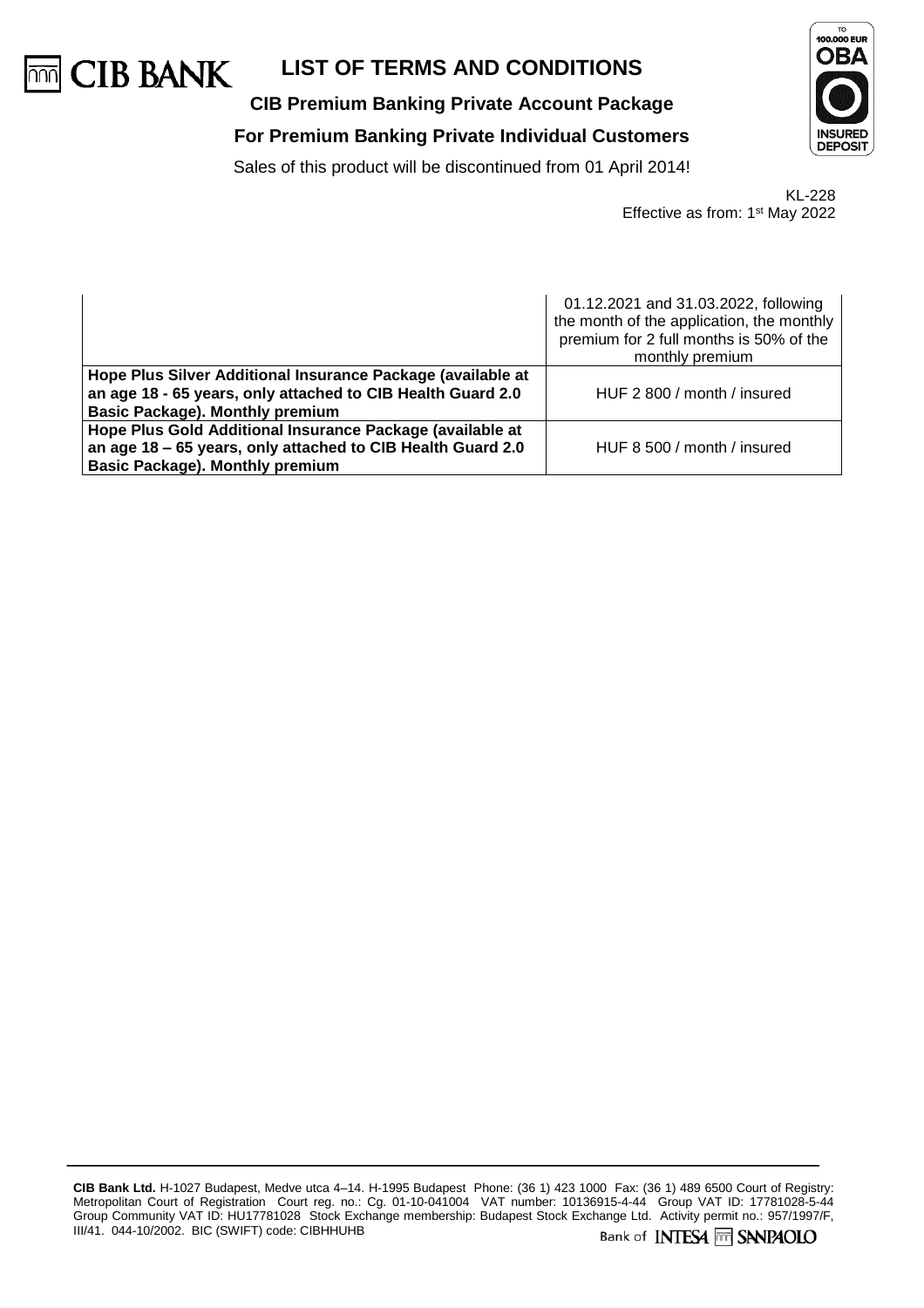

**CIB Premium Banking Private Account Package**

**For Premium Banking Private Individual Customers**





KL-228 Effective as from: 1st May 2022

| <b>ELECTRONIC SERVICES</b>                                                                                                           |                                                               |  |
|--------------------------------------------------------------------------------------------------------------------------------------|---------------------------------------------------------------|--|
| <b>Electronic Bank</b>                                                                                                               |                                                               |  |
| CIB Mobilbank <sup>12</sup>                                                                                                          |                                                               |  |
| SMS messages about transactions of CIB bankcard (bankcard<br>monitoring service)                                                     | HUF 0/month/phone number                                      |  |
| SMS-messages about debits and credits on the bank account<br>(account monitoring system)                                             | HUF 0/month/phone number                                      |  |
| SMS fee                                                                                                                              | 10 sms/ month are free of chare, any<br>further: HUF 33 / SMS |  |
| CIB Internet based electronic services (CIB Internet Bank) <sup>13</sup>                                                             |                                                               |  |
| Registration                                                                                                                         | HUF <sub>0</sub>                                              |  |
| Safety-SMS messages about log-ins and blockings <sup>13</sup>                                                                        | HUF <sub>0</sub>                                              |  |
| Usage fee of Token, the single password generating device <sup>13</sup>                                                              | HUF <sub>0</sub>                                              |  |
| Usage fee of Easy Token, the single password generating device<br>(Sales of this product will be discontinued from 15 February 2019) | HUF <sub>0</sub>                                              |  |
| Usage fee of CIB Hard Token, the single password generating<br>device                                                                | HUF 380 / month /user                                         |  |
| Usage fee of CIB Mobile Token, the singel                                                                                            | HUF 0/month/user:                                             |  |
| Token application fee                                                                                                                | HUF <sub>0</sub>                                              |  |
| Easy Token application fee (Sales of this product will be<br>discontinued from 15 February 2019)                                     | HUF 0/user                                                    |  |
| CIB Hard Token application fee                                                                                                       | HUF 1 910 / user                                              |  |
| CIB Mobile Token application fee (Sales of this product will be<br>discontinued from 13 January 2018)                                | HUF 0/user                                                    |  |
| Replacement of the Token (lost/stolen/damaged)                                                                                       | <b>HUF 5 645</b>                                              |  |
| Replacement of the Easy Token (lost/stolen/damaged) (Sales of<br>this product will be discontinued from 15 February 2019)            | <b>HUF 2 823</b>                                              |  |
| Replacement of the CIB Hard Token (lost/stolen/damaged)                                                                              | <b>HUF 3 599</b>                                              |  |
| Replacement of the CIB Mobile Token (re-registration) single fee<br>HUF <sub>0</sub>                                                 |                                                               |  |
| CIB Internet-based Electronic Services (CIB Bank mobile application, CIB Bank Online)                                                |                                                               |  |
| Registration fee                                                                                                                     | HUF 0                                                         |  |
| Monthly fee                                                                                                                          | HUF <sub>0</sub>                                              |  |

| DATES OF DEBITS AND CREDITS                    |                                                     |  |
|------------------------------------------------|-----------------------------------------------------|--|
| Date of crediting interest on account          | per calendar month, on the last bank<br>working day |  |
| Date of debiting penalty or overdraft interest | Last working day of the calendar month              |  |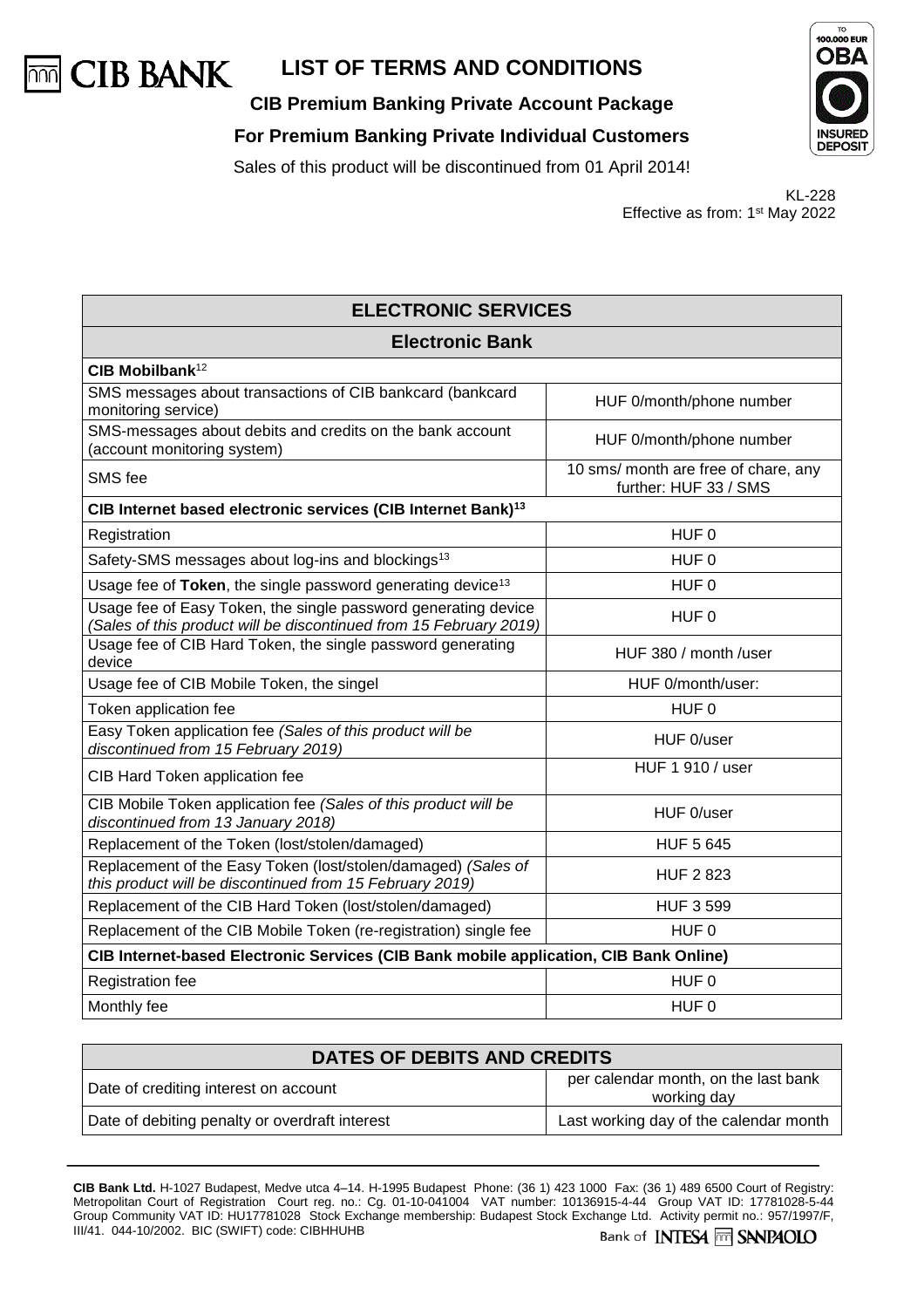

# **CIB Premium Banking Private Account Package For Premium Banking Private Individual Customers**



Sales of this product will be discontinued from 01 April 2014!

KL-228 Effective as from: 1st May 2022

| Date of monthly fee of CIB Mobilbank account monitoring/card<br>monitoring service | SMS fee is charged as an aggregated<br>monthly fee, the fee of the first month on<br>the application date of the service and<br>then charged every month on the<br>application day (on the turnover day of<br>the application day) |
|------------------------------------------------------------------------------------|------------------------------------------------------------------------------------------------------------------------------------------------------------------------------------------------------------------------------------|
| Date of monthly fee of CIB Mobilbank SMS fee                                       | SMS fee is charged as an aggregated<br>monthly fee, the fee of the first month on<br>the application date of the service and<br>then charged every month on the<br>application day (on the turnover day of<br>the application day) |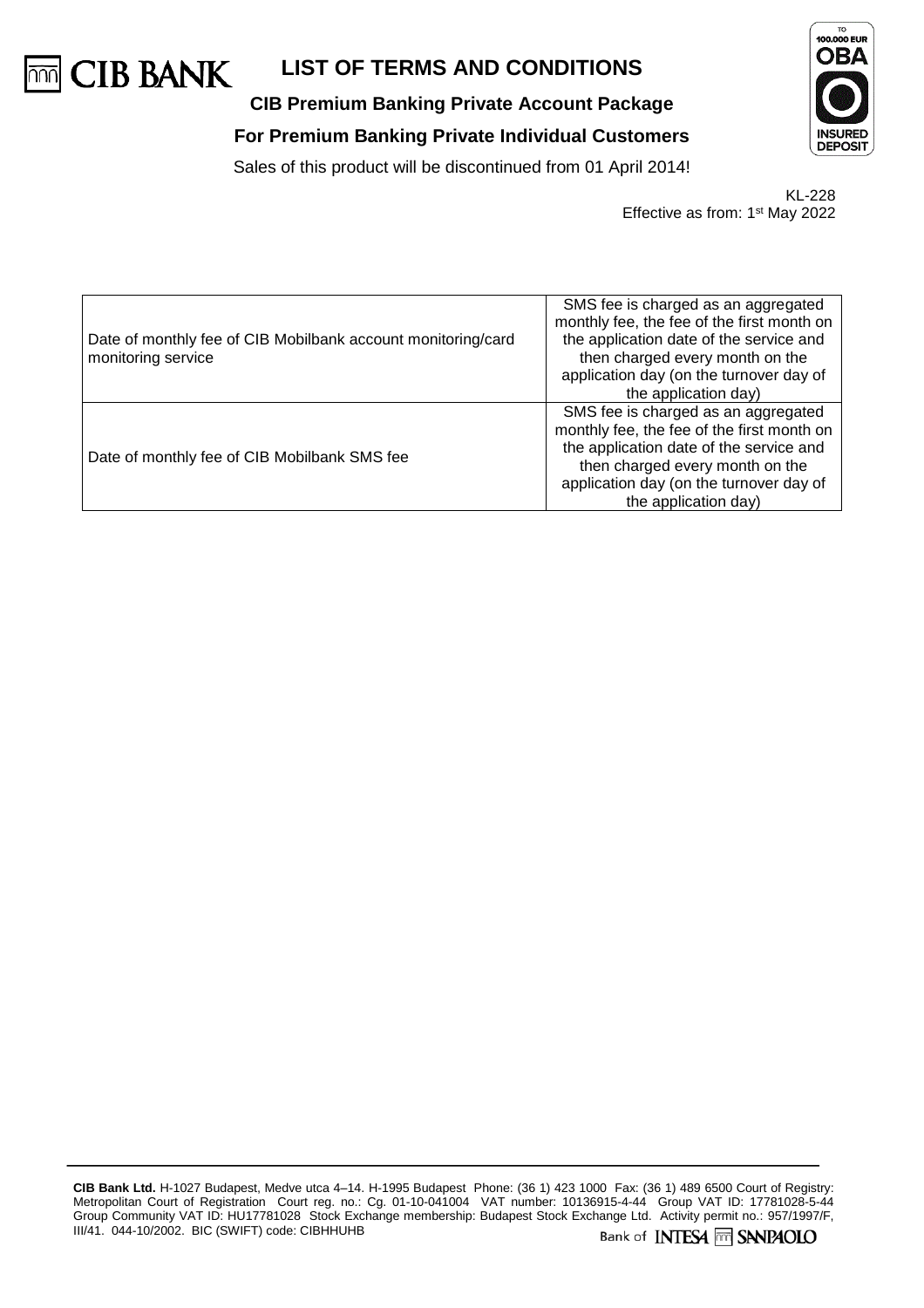

**CIB Premium Banking Private Account Package For Premium Banking Private Individual Customers**





Sales of this product will be discontinued from 01 April 2014!

KL-228 Effective as from: 1st May 2022

| CIB UNSECURED LOAN TECHNICAL ACCOUNT <sup>14</sup>                                                                                                                                                                                     |                                                     |  |  |
|----------------------------------------------------------------------------------------------------------------------------------------------------------------------------------------------------------------------------------------|-----------------------------------------------------|--|--|
| <b>Penalty interest rate</b>                                                                                                                                                                                                           | 27,99 %                                             |  |  |
| Date of debiting penalty interest                                                                                                                                                                                                      | On the last banking day of the month                |  |  |
| <b>Account opening amount</b>                                                                                                                                                                                                          | None                                                |  |  |
| Monthly account keeping fee                                                                                                                                                                                                            | HUF 0                                               |  |  |
| Account opening and closing fee                                                                                                                                                                                                        | HUF <sub>0</sub>                                    |  |  |
| Regular monthly statement from CIB Internet Bank, CIB<br><b>Bank mobile application</b>                                                                                                                                                | HUF 0                                               |  |  |
| Regular first monthly paper based statement through mail<br>(Only upon Customer request)                                                                                                                                               | HUF 0                                               |  |  |
| Statement upon special request, certificate 15                                                                                                                                                                                         |                                                     |  |  |
| Within 6 month / month                                                                                                                                                                                                                 | <b>HUF 1 438</b>                                    |  |  |
| Other / month                                                                                                                                                                                                                          | <b>HUF 2 878</b>                                    |  |  |
| Transfer between orderer's subaccounts                                                                                                                                                                                                 |                                                     |  |  |
| CIB Internet Bank, CIB Bank mobile application, CIB Bank<br>Online                                                                                                                                                                     | HUF 0                                               |  |  |
| CIB TPP channel                                                                                                                                                                                                                        | HUF 0                                               |  |  |
| <b>CIB24</b>                                                                                                                                                                                                                           | HUF <sub>0</sub>                                    |  |  |
| Manual-processed items in branches                                                                                                                                                                                                     | HUF 0                                               |  |  |
| Cash deposit at teller desk                                                                                                                                                                                                            | HUF <sub>0</sub>                                    |  |  |
| - commission on depositing of coins over 50 pcs                                                                                                                                                                                        | 3,39%                                               |  |  |
| Cash withdrawal at teller desk <sup>4</sup>                                                                                                                                                                                            | 1,364 %, min. HUF 1 198,                            |  |  |
| commission on withdrawal of coins over 50 pcs                                                                                                                                                                                          | max. HUF 143 260                                    |  |  |
|                                                                                                                                                                                                                                        | 3,39%                                               |  |  |
| Fee for failing to make a cash-desk withdrawal that has been<br>reported in advance, or for withdrawing more than HUF 1<br>million (or the equivalent in foreign currency) without<br>reporting the withdrawal in advance <sup>4</sup> | HUF 11 291/occasion                                 |  |  |
| <b>Mailing fee</b>                                                                                                                                                                                                                     | <b>HUF 565</b>                                      |  |  |
| <b>CIB Internet based Electronic Services</b>                                                                                                                                                                                          |                                                     |  |  |
| <b>CIB Internet Bank - Compulsory Additional Service</b>                                                                                                                                                                               |                                                     |  |  |
| Password generator charges <sup>13</sup>                                                                                                                                                                                               |                                                     |  |  |
| - Token device usage fee                                                                                                                                                                                                               | HUF 56/month <sup>16</sup>                          |  |  |
| - Easy Token device usage fee (Sales of this product will be<br>discontinued from 15 February 2019)                                                                                                                                    | HUF 56/month/user                                   |  |  |
| - Usage fee of CIB Hard Token, the single password generating<br>device                                                                                                                                                                | HUF 380 / month / user                              |  |  |
| - CIB mobileToken device usage fee                                                                                                                                                                                                     | HUF 56/month/user<br>Promotion: HUF 0 to 30.06.2016 |  |  |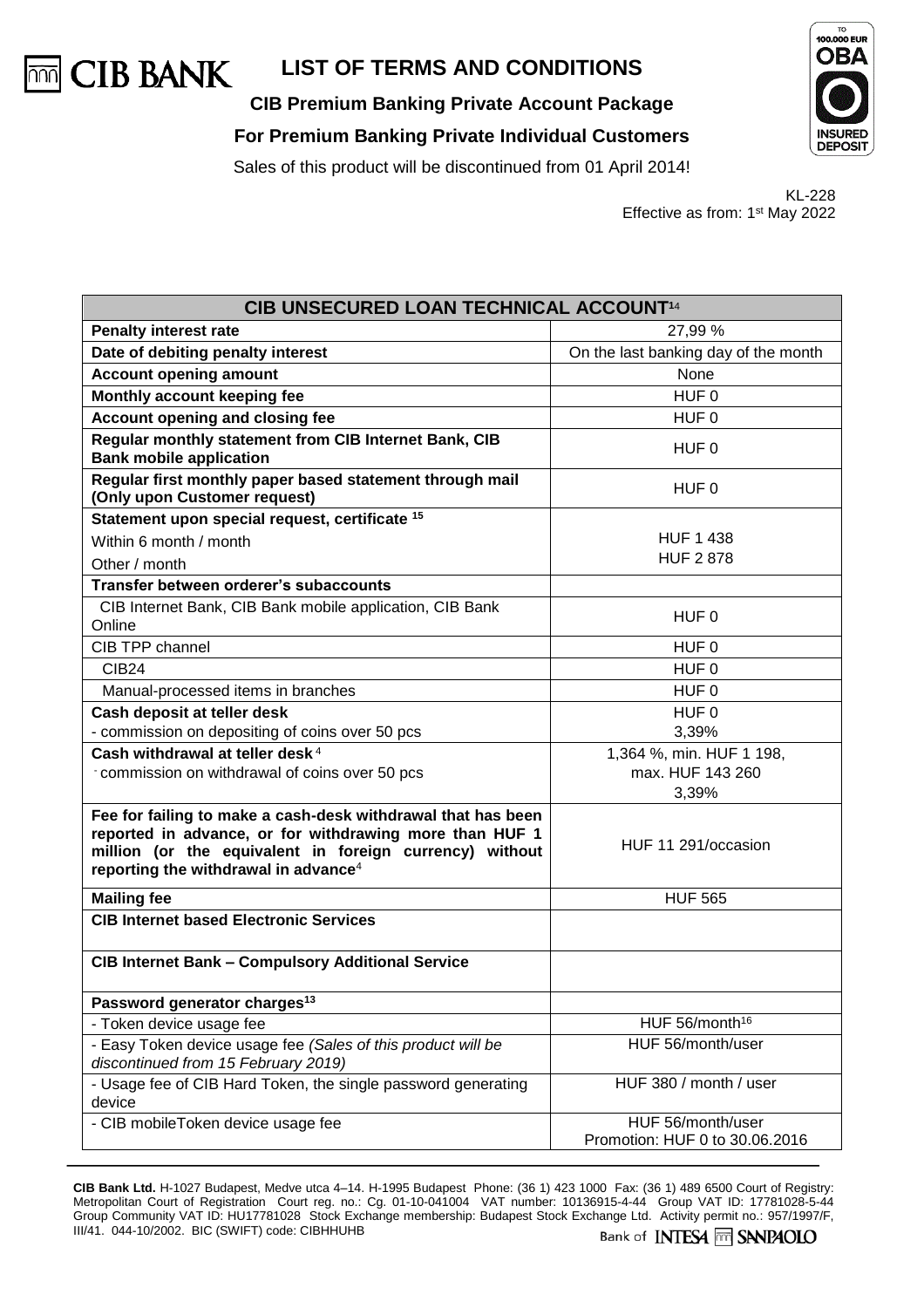

**CIB Premium Banking Private Account Package**





Sales of this product will be discontinued from 01 April 2014!

KL-228 Effective as from: 1st May 2022

| HUF 0                                                                       |  |  |  |
|-----------------------------------------------------------------------------|--|--|--|
| HUF 0/user                                                                  |  |  |  |
| HUF 1 910 / user                                                            |  |  |  |
| HUF 0/ user                                                                 |  |  |  |
| <b>HUF 5 645</b>                                                            |  |  |  |
| <b>HUF 2823</b>                                                             |  |  |  |
| <b>HUF 3 599</b>                                                            |  |  |  |
| HUF 0                                                                       |  |  |  |
|                                                                             |  |  |  |
| HUF 300/month                                                               |  |  |  |
| HUF 33/pcs                                                                  |  |  |  |
| <b>CIB Internet-based Electronic Services (CIB Bank mobile application)</b> |  |  |  |
| HUF 0                                                                       |  |  |  |
| HUF 0                                                                       |  |  |  |
|                                                                             |  |  |  |

CIB Bank is a member of the National Deposit Insurance Fund (NDIF), so its deposits are insured under the Act CCXXXVII of 2013 on Credit Institutions and Financial Enterprises.

#### **Legal notes:**

All the Bank's costs, in excess of the usual costs, incurred in relation to the provision of services to the Customer – especially the costs of any authority procedures, the costs of using an assistant, the costs of using legal and other advisors, as well as mailing costs and stamp duty – shall be borne by the Customer.

Premium Banking Business Partners include business partners, who

- a) concluded an Agreement with CIB Group pertaining to any Premium Banking financial product or service, and
- b) constantly have savings deposited with or managed by the Bank in a minimum value stipulated in the Premium Banking agreement, but at least in a value of HUF 10 000 000, or
- c) have received a loan from the Bank at least in the amount stipulated in the Premium Banking agreement, but at the least in a value of HUF 15 000 000
- d) have at least a HUF 280 000 regular monthly net income and such income is certified for the Bank, and
- e) in terms of services available to group members, are pertinent customers (in accordance with Section b of Article 685 of the Civil Code) reported by the Premium Banking Business Partner to the Bank as members of the Premium Banking client group.

Termination of the bank account: In the event of termination of the Bank Account Agreement, the cash withdrawal, bank-to-bank transfer, intrabank transfer or book transfer between the Client's own accounts of an amount less than HUF 1,000 – or the equivalent in foreign currency determined based on the valid mid-rate quoted by the Bank on the day of execution by the Bank of the payment order to this effect  $-$  is free of charge.

- <sup>1</sup> Following August 8, 2013 the fee applicable for the first printed statement for the relevant month is HUF 0 in case of agreements made for sending the monthly statement or making it available to the customer by way of electronic service.
- <sup>2</sup> CIB24 Premium line: (+36 1) 399 8790. The services are also available at the CIB24 line: (+36 1) 4 242 242.
- <sup>3</sup> Products: Telekom DOMINO prepaid card, vendor: Magyar Telekom Plc.; Praktikum prepaid card, vendor: Telenor Hungary Ltd.; Vodafone VitaMAX prepaid card, vendor: Vodafone Hungary. The pay-as-you-go mobile phone top-up service is available via the CIB24, CIB Internet Bank, CIB Bank mobile application and CIB Bank Online services.
- <sup>4</sup> The Bank makes no commitment to execute large cash withdrawals at a time that has not been agreed in advance.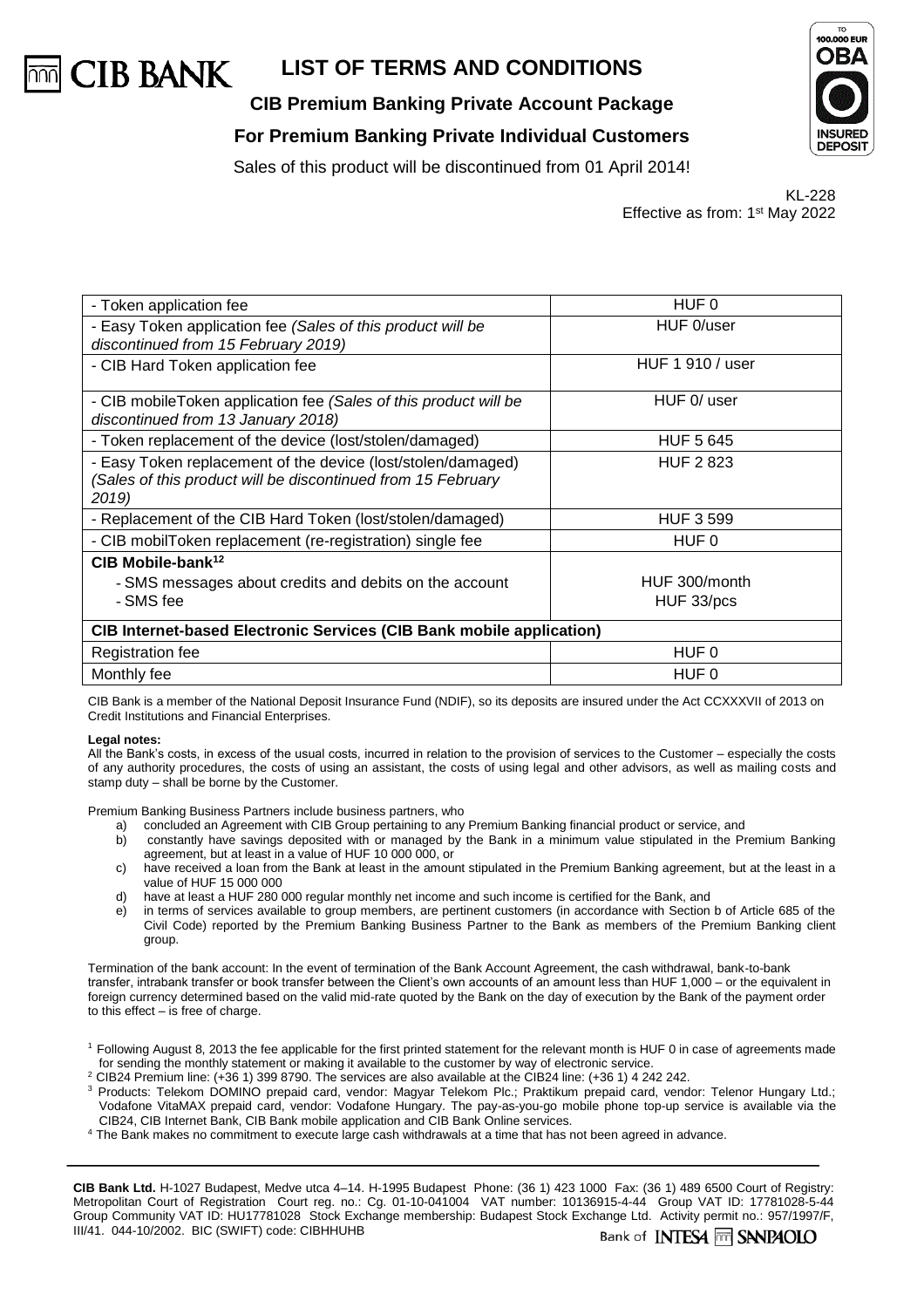

**CIB Premium Banking Private Account Package**

**For Premium Banking Private Individual Customers**





KL-228 Effective as from: 1st May 2022

Withdrawals of large amounts of cash must be reported to the Bank in advance, either verbally (by telephone, CIB24/in person) or in writing as follows:

Reporting the withdrawal of large sums of cash in advance:

| Deadline for reporting                         |                                    | Daily amount of cash withdrawal |                 |                                            |  |  |
|------------------------------------------------|------------------------------------|---------------------------------|-----------------|--------------------------------------------|--|--|
|                                                |                                    | <b>HUF</b>                      | EUR, USD        | Other                                      |  |  |
| 1 bank working<br>day before the<br>withdrawal | Monday-<br>Thursday<br>up to 15:00 | $1.000.000 -$<br>10,000,000     | $1,000 - 5,000$ | Up to the equivalent<br>of USD 5,000       |  |  |
| 2 bank working day<br>before the<br>withdrawal | Friday up to<br>14:00              | Over 10,000,000                 | Over 5,000      | Over the equivalent of<br><b>USD 5,000</b> |  |  |

Advance reporting of a cash withdrawal in coins, of more than 50 coins:

• Cash withdrawals of up to HUF 500,000 must be reported 2 working days before the withdrawal

• Cash withdrawals of over HUF 500,000 must be reported 3 working days before the withdrawal, by 15:00 from Monday to Thursday and by 14:00 on Friday, and a list of denominations must be provided.

- <sup>5</sup> Besides the commission related to the given transaction, the Principal's bank account is debited with the costs and commissions lawfully charged by Magyar Posta Zrt. that arise in connection with the executed transaction, and which are debited at the time they arise. An exception is Magyar Posta's fee charged for each money order, which is debited from the forint account simultaneously with the remittance, and the payment-order's postal production fee, which is charged to the forint account at the start of the month following the month of performance together with the account management fee.
- <sup>6</sup> The fee can be charged if the Bank has to correspond with third parties regarding client's matter.
- 7 In addition to commissions applicable to foreign currency transactions involving the Customer's Bank Account, any out-of-pocket expenses (e.g. postal charges, DHL courier charges, etc.) related to the executed transactions, as well as any justified fees and commissions incurred due to the involvement of an intermediary bank or banks may, at the Parties' option, be charged to the Customer or to the Originator of the foreign currency transaction. (These include, in the case of outgoing foreign-currency payments to destination countries that use the IBAN international bank account number format, the fee charged by the foreign bank if the beneficiary's IBAN-format account number was indicated erroneously on, or omitted from, the payment order.) In case of transfers outside the EEA, if the Customer undertakes to bear all the fees and charges associated with the transfer, the Customer must ensure that sufficient funds are available on the designated account to cover such costs. The precise amount of fees and charges differ from bank to bank.
- 8. CIB Bank's sell/buy foreign exchange rate valid on the date of debiting the account is applied to calculate the counter value of orders submitted in currency different from that of the account debited.

EEA Region: institution established by certain members of the European Union and European Free Trade Association (EFTA), an extension of the European Union's single market. Member States: Austria, Belgium, Bulgaria, Cyprus, Czech Republic, Denmark, Estonia, Finland, France, Greece, Netherlands, Croatia, Ireland, Poland, Latvia, Lithuania, Luxembourg, Hungary, Malta, Germany, Italy, Portugal, Romania, Spain, Sweden, Slovakia, Slovenia, Iceland, Liechtenstein, Norway.

SEPA: Single Euro Payments Area – business partners within the area can execute their Euro Payment Transactions (SEPA-Transfer, - Collection and Card Payments) regardless of their place of residence (inhabitancy) - within or outside the border - under the same basic conditions, rights and obligations. (Single Euro Payments Area): a payment instrument for sending and receiving payments in Euro, using unified standards and rules, a common European payment tools in the European Economic Area. (Further information[: https://www.mnb.hu/fogyasztovedelem/bankszamlak/szolgaltatasok/mi-az-egyseges-euro-fizetesi-ovezet-sepa\)](https://www.mnb.hu/fogyasztovedelem/bankszamlak/szolgaltatasok/mi-az-egyseges-euro-fizetesi-ovezet-sepa)

<sup>9</sup> In case of foreign exchange transfer orders which are denominated in non EEA currency, if the account holder doesn't undertake to pay the foreign bank charges, the transferred amount will be credited to the bank account of the beneficiary reduced by any possibly arising intermediary bank charges. Intermediary bank charges differ by bank.

 $\overline{a}$ <sup>10.</sup>The execution of cheque collection orders takes a minimum of 30 bank working days from submission of the order by the Client. The Bank excludes its liability for any lengthening of this deadline due to the paying bank's procedure related to execution of the collection order. The deadlines applicable to execution should in every case be interpreted as being over and above the deadlines specified in this List of Conditions. The Bank is only able to inform the Client in advance about those procedural deadlines at third-party banks in respect of which it has information.